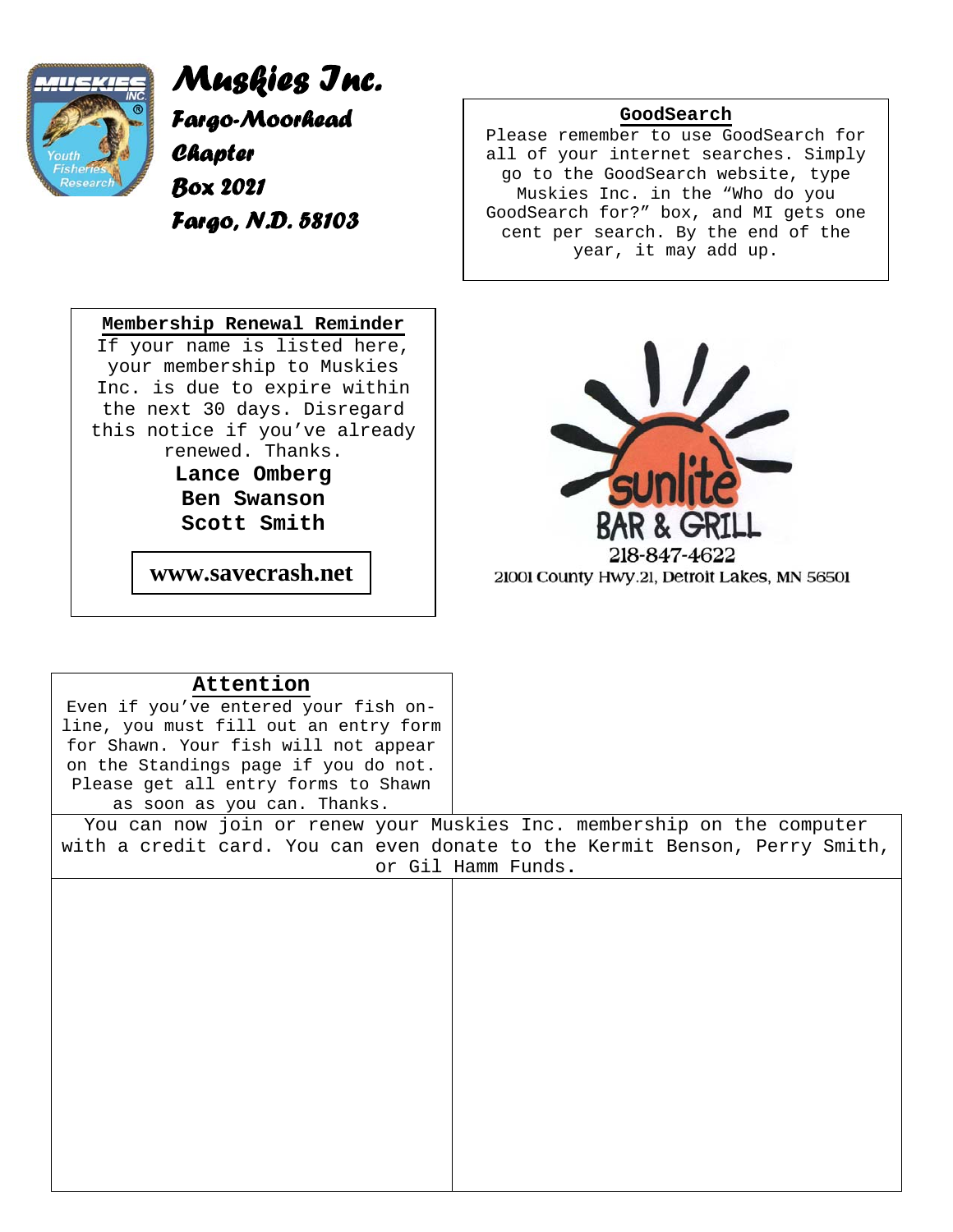### **FM Muskie, Inc. Officers**

#### *President*

Mark Stenger 47629 353 $^{rd}$  Ave. Frazee, MN. 56544 218-342-2743 E-mail: stenger@eot.com *Vice President* Chris Schrom 513 12th St. E. West Fargo, ND. 58078 701-282-3920 E-mail: f11bmb@aol.com *2nd Vice President* Jon Holman 218-498-2202 *Secretary* Shawn Earley 3220  $12^{th}$  St S, Apt 205 Moorhead, MN 56560 701-306-7228 E-mail: musky\_45@yahoo.com *Treasurer* Rick Eagleson 1521 S  $12^{th}$  St Fargo, ND 58103 701-235-6536 *RVP* Brett Waldera 1656  $8^{th}$  St. E. West Fargo, ND. 58078 701-298-9032 E-mail:

### **Board Of Directors**

bjwaldera@i29.net

| Jon Jacobson – 701–     |
|-------------------------|
| $212 - 3720$            |
| Bob Collins - 218-847-  |
| 7714                    |
| Ed Sweeney - $701-282-$ |
| 6000                    |
| Bud Anderson- 320-762-  |
| 9977                    |
| Paul Haug - 701-280-    |
| 2755                    |
| Jeff Cadwell - 218-     |
| $234 - 5633$            |
| Joe Hardy - 320-763-    |
| 7755                    |
| Ben Swanson - 701-293-  |
| 9643                    |
| Brian Grote - 218-790-  |
| 0275                    |

Ron Teschner- 701-642-3368

VP of Youth, Fisheries and Research Newsletter Editor/Publisher Club Photographer Research Director Brad Waldera

**At our last meeting:** President Mark Stenger brought the meeting to order. Attendance was down, as the weather was not very good.

We began by talking about Angler's Night. Brett has the tickets for the Gun Raffle, so please get in touch with him to pick yours up. They sell for \$5.00 each and come in books of 10.  $1^{st}$  Prize is a Remington 700SPS WINN Mag Rifle,  $2^{nd}$  Prize is a Benelli Nova Synthetic 12 Gauge Shotgun, and 3rd Prize is a \$50.00 gift certificate to Sportsman's Warehouse. If not picking up tickets to sell, please try to purchase a couple to help out. The money will help cover the costs of stocking Many Point Lake and go toward other area causes our Chapter supports.

We also talked about the meal we serve for Angler's Night. In the past we have served Steak, but it took a long time to get everyone served. Many Steaks were also slightly undercooked. It was decided that the meal this year would be Stuffed Pork Chops instead of Steak.

Brett talked about some information he received about framed art prints and similar items. They are Wild Wings items that we could purchase. The Board will talk about it and we may even bring it up at the December meeting if we have time.

Our biggest fundraiser of the year, Angler's Night, is going to be held on February  $7<sup>th</sup>$ . We could sure use more help in manning booths, setting up, etc. It's really fun to work at the event, and the meal is usually fantastic. If you can't help out, please at least try to sell tickets or attend. With our ongoing fish stocking of Many Point Lake, we need all the support we can get. You may also go home a winner, as we give out dozens and dozens of prizes. Also, this year we decided that if you're only interested in working at the event, you do not need to purchase the \$35.00 admission/meal ticket.

The 2008 Chapter Challunge will be held in the Bemidji area of Minnesota. The lakes included are Winnibigoshish, Big, Bemidji, Cass, Plantagenet, and Andrusia. The Challunge will take place in the last week of September, and it looks like the F-M Chapter will have at least two 6-man teams. Contact Mark, Brett, or Brian if you're interested in fishing this event. There should be plenty of big fish caught, so mark your calendar if you're interested.

Dan Narsette, the next MI President, started a Muskies Inc. Myspace page.

You can view it here: http://www.myspace.com/muskiesinc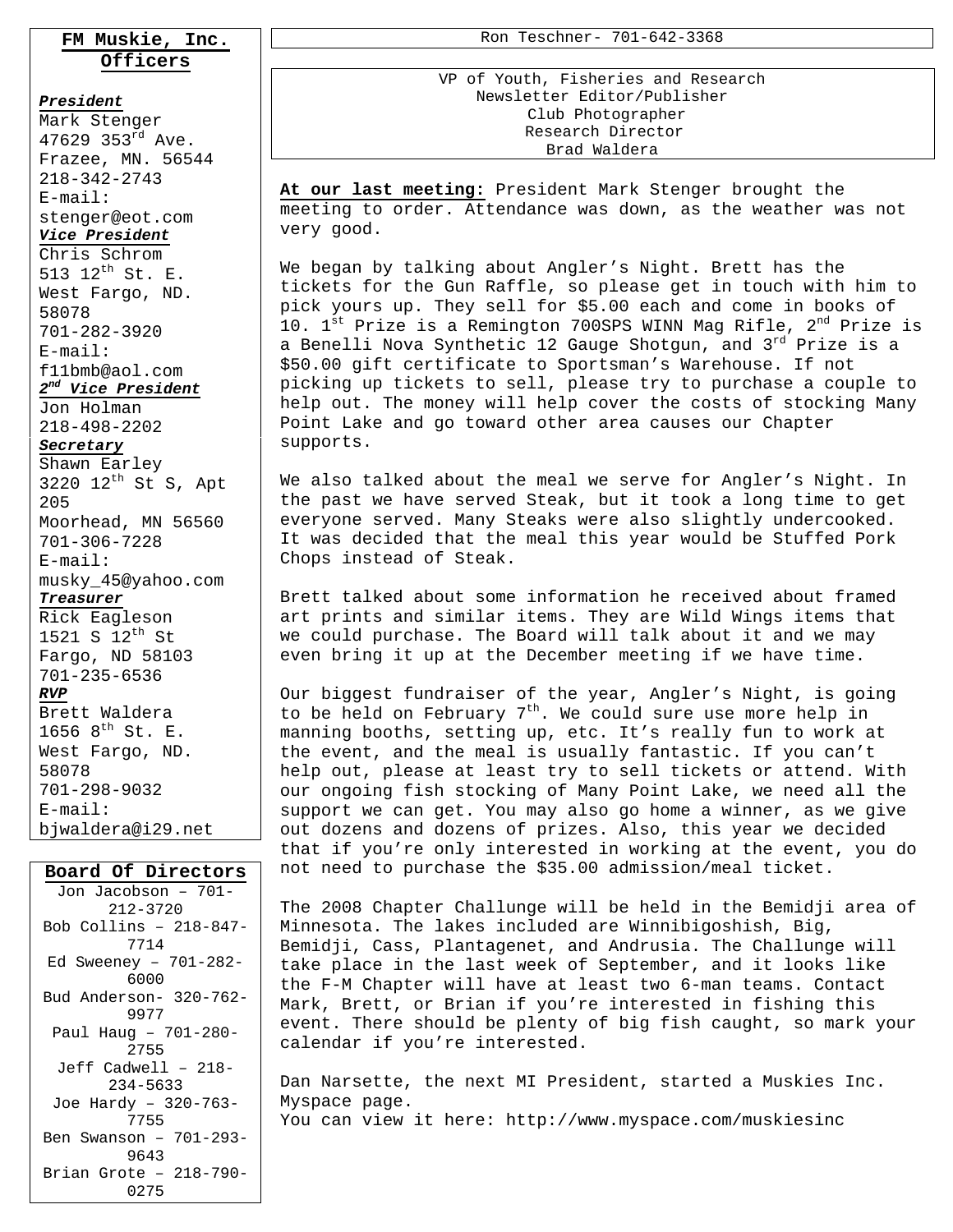## **President's Message**

Hello All Tis the season to be Jolly, and our chapter sure has a lot to be jolly about. Over ninety 50+ inch fish were caught this season. No other chapter is even close. Another reason to be jolly, Many Point Lake was stocked again. We will be catching fish there before you know it. Also, the Minnesota Muskie Alliance, along with the DNR and other interested parties got a December 1st closing of the Muskie season to protect the fish from winter harvest. There are many more good things happening in the Muskie world that will be discussed at the December meeting, along with our Chili feed and elections for officers. I hope to see all of you there to lend your voices and your hands in making next year even better.

Have a great Holiday Season! Mark Stenger Pres 02

I decided to start a Fargo-Moorhead Chapter website. You can access it by the link listed below. Look in the Latest News section to see the most urgent information pertaining to our Chapter, or to find informa-tion about subjects that we didn't have room in the newsletter to mention. Thanks, and I hope you like it.

**www.freewebs.com/fmmuskiesinc/** 

# **Upcoming Events**

**December 17th**- Regular meeting. West Fargo VFW, 6:30pm start. Don't forget this meeting starts earlier than normal as we've got a lot going on. We'll have our annual tackle auction, free Chili, and also elect our new officers for 2008. You can also pick up the tickets to sell for Angler's Night. Try to be there.

**February 7th**- Angler's Night. This is our largest fundraiser of the year, and we could really use more members to help man the booths. Keep in mind that you don't need to purchase the \$35.00 admission/meal ticket if you're only interested in working that night. It's a great time.

# **At The Next Meeting**

At the December meeting we will have a lot going on. We will serve free Chili, and we may also have ham & turkey sandwiches. We'll also elect new Chapter officers for 2008. Are you interested in running for a position? We need a few new Board members. Make sure your name gets on the Ballot before the meeting begins. We'll have a tackle auction too, so please bring in any lures you no longer use or need. Brett will have the Gun Raffle tickets and Paul will have the admission tickets to Angler's Night. Please do all you can to make it to the December meeting, and don't forget that due to all of the issues we'll need to cover, this meeting will begin at 6:30 p.m.

It was decided that we eliminate the ads in the newsletter to be able to accommodate more information. There are usually a few things that don't get mentioned in the newsletter due to the amount of space available, and we'd like to keep you as informed of our Chapter's projects as possible. We also would like to post a monthly photo in the newsletter of anything Muskie fishing related. The photo can be of a person with a fish, a sunset, or similar subjects. E-mail the photo to bradwaldera@yahoo.com, or bring it to the next meeting. Photos of our Junior members with their catches are strongly encouraged. Thanks.

**Brad Waldera**- Editor/Publisher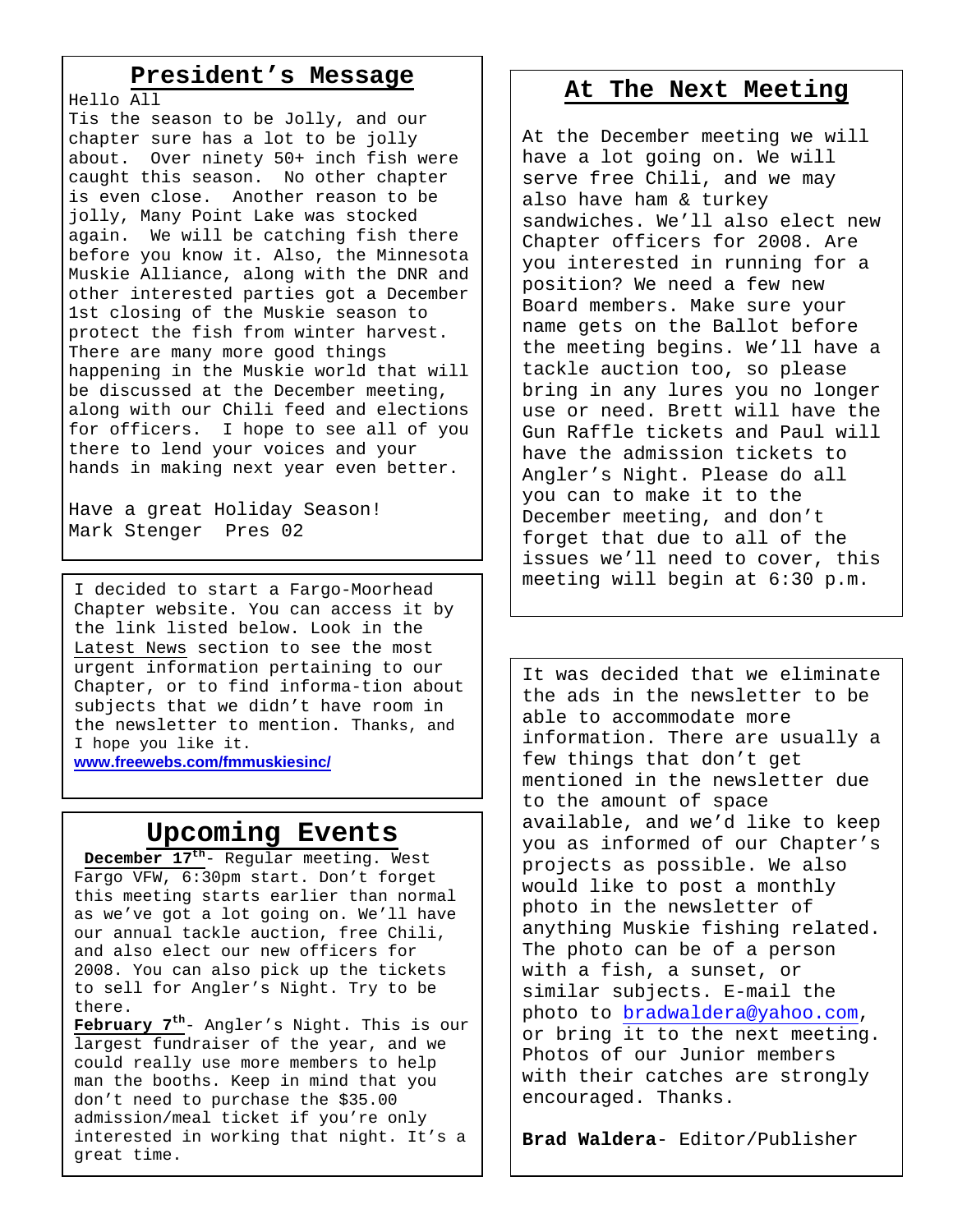| Men's                                              | Women's                                | Junior's             |
|----------------------------------------------------|----------------------------------------|----------------------|
| Division                                           | Division                               | Division             |
| Name                                               | Name                                   | Name                 |
| Fish Points                                        | Fish Points                            | Fish Points          |
| Jason Benson                                       | Kathy Sloan                            | Brady Crawford       |
| 84 1722.25<br>Loren Crawford                       | 143<br>7<br>DeAnn Grote                | 5<br>107<br>Evan Twa |
| 24 423.5                                           | $3 \left( \frac{1}{2} \right)$<br>62.5 | 14<br>106            |
| Jeff Cadwell                                       | Ruth Anderson                          | Ryan Sailer          |
| 26 414                                             | 2 39.5                                 | 6<br>52              |
| Brian Penfield                                     | Kathy Crawford                         | Katie Crawford       |
| 14 313.75                                          | $1 \qquad \qquad$<br>21                | $\mathbf{1}$<br>10   |
| Ben Swanson                                        | Joan Stenger                           |                      |
| 10 230.5                                           | $\mathbf{1}$<br>19                     |                      |
| Wayne Crawford                                     | Jane Bartlett                          |                      |
| 12<br>206                                          | 16<br>$1 \quad \blacksquare$           |                      |
| Brian Grote                                        | Karen Scheve                           |                      |
| 10 196.5                                           | 16<br>1                                |                      |
| Ed Sweeney<br>12 192                               |                                        |                      |
| Mark Stenger                                       |                                        |                      |
| 10<br>192                                          |                                        |                      |
| Jeff Bommersbach                                   |                                        |                      |
| 10 178.5                                           |                                        |                      |
| Jesse Frolek                                       |                                        |                      |
| 143<br>8                                           |                                        |                      |
| David Hovda                                        |                                        |                      |
| 135<br>8                                           |                                        |                      |
| Bill Anderson                                      |                                        |                      |
| 5 <sup>1</sup><br>89                               |                                        |                      |
| Matt Aaser                                         |                                        |                      |
| 65<br>4<br>Rod Aaser                               |                                        |                      |
| 3 <sup>7</sup><br>54                               |                                        |                      |
| Brad Waldera                                       |                                        |                      |
| $4\overline{ }$<br>50                              |                                        |                      |
| Tim Schultz                                        |                                        |                      |
| 42                                                 |                                        |                      |
| Chris Schrom                                       |                                        |                      |
| 22<br>$\mathbf{1}$                                 |                                        |                      |
| Ron Teschner                                       |                                        |                      |
| 3 <sup>7</sup><br>22                               |                                        |                      |
| Tom Gustad                                         |                                        |                      |
| $\mathbf 1$<br>18                                  |                                        |                      |
| Ray Sailer<br>$3 \left( \frac{1}{2} \right)$<br>15 |                                        |                      |
| Brent Bushy                                        |                                        |                      |
| 9.5<br>$\mathbf 1$                                 |                                        |                      |
|                                                    |                                        |                      |